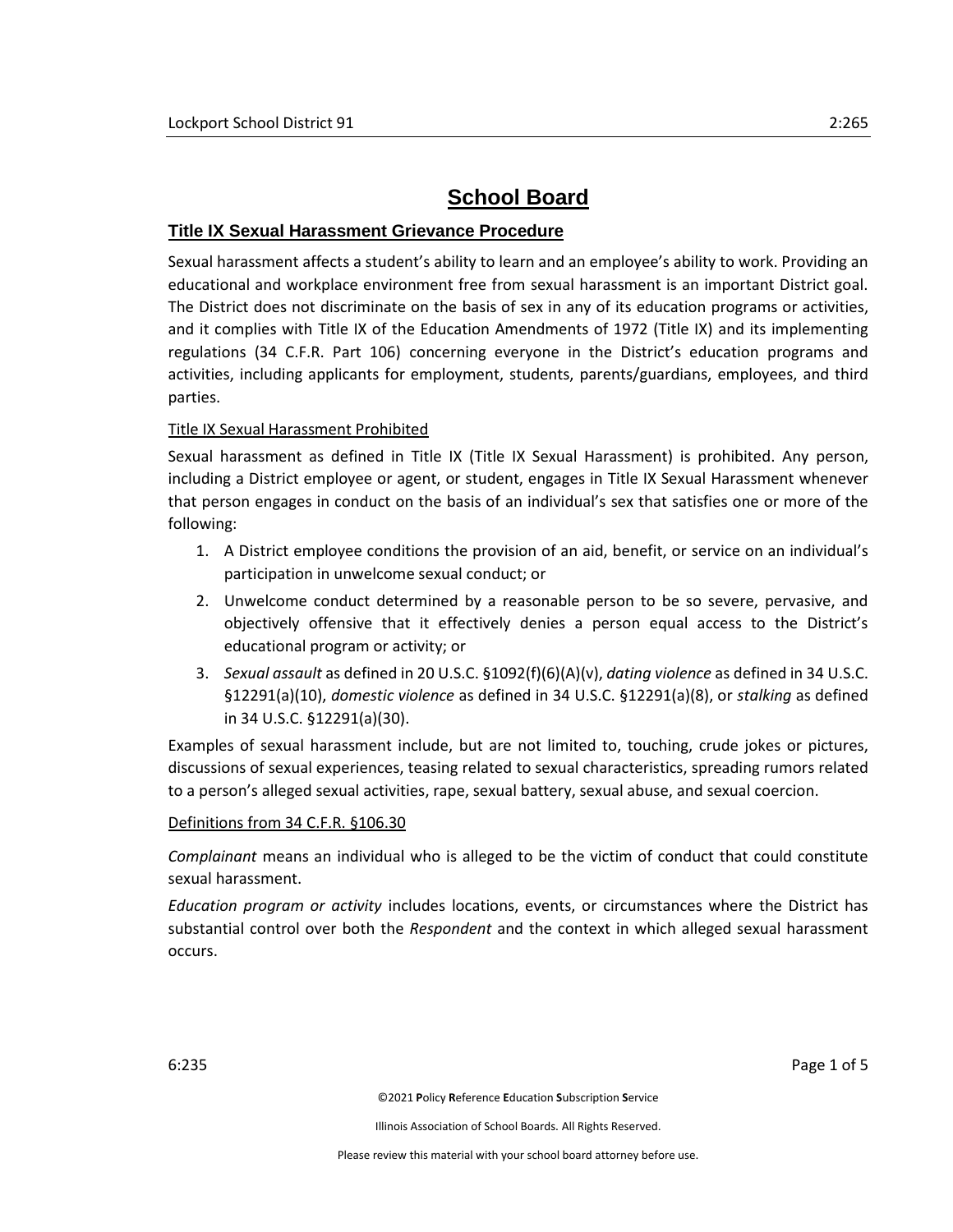*Formal Title IX Sexual Harassment Complaint* means a document filed by a *Complainant* or signed by the Title IX Coordinator alleging sexual harassment against a *Respondent* and requesting that the District investigate the allegation.

*Respondent* means an individual who has been reported to be the perpetrator of the conduct that could constitute sexual harassment.

*Supportive measures* mean non-disciplinary, non-punitive individualized services offered as appropriate, as reasonably available, and without fee or charge to the *Complainant* or the *Respondent* before or after the filing of a *Formal Title IX Sexual Harassment Complaint* or where no *Formal Title IX Sexual Harassment Complaint* has been filed.

### Title IX Sexual Harassment Prevention and Response

The Superintendent or designee will ensure that the District prevents and responds to allegations of Title IX Sexual Harassment as follows:

- 1. Ensures that the District's comprehensive health education program in Board policy 6:60, *Curriculum Content,* incorporates(a) age-appropriate sexual abuse and assault awareness and prevention programs in grades pre-K through 12, and (b) age-appropriate education about the warning signs, recognition, dangers, and prevention of teen dating violence in grades 7- 12. This includes incorporating student social and emotional development into the District's educational program as required by State law and in alignment with Board policy 6:65, *Student Social and Emotional Development*.
- 2. Incorporates education and training for school staff as recommended by the Superintendent, Title IX Coordinator, Nondiscrimination Coordinator, Building Principal, Assistant Building Principal, Dean of Students, or a Complaint Manager.
- 3. Notifies applicants for employment, students, parents/guardians, employees, and collective bargaining units of this policy and contact information for the Title IX Coordinator by, at a minimum, prominently displaying them on the District's website, if any, and in each handbook made available to such persons.

## Making a Report

A person who wishes to make a report under this Title IX Sexual Harassment grievance procedure may make a report to the Title IX Coordinator, Nondiscrimination Coordinator, Building Principal, Assistant Building Principal, Dean of Students, a Complaint Manager, or any employee with whom the person is comfortable speaking. A person who wishes to make a report may choose to report to a person of the same gender.

School employees shall respond to incidents of sexual harassment by promptly making or forwarding the report to the Title IX Coordinator. An employee who fails to promptly make or forward a report may be disciplined, up to and including discharge.

The Superintendent shall insert into this policy and keep current the name, office address, email address, and telephone number of the Title IX Coordinator.

6:235 Page 2 of 5

©2021 **P**olicy **R**eference **E**ducation **S**ubscription **S**ervice

Illinois Association of School Boards. All Rights Reserved.

Please review this material with your school board attorney before use.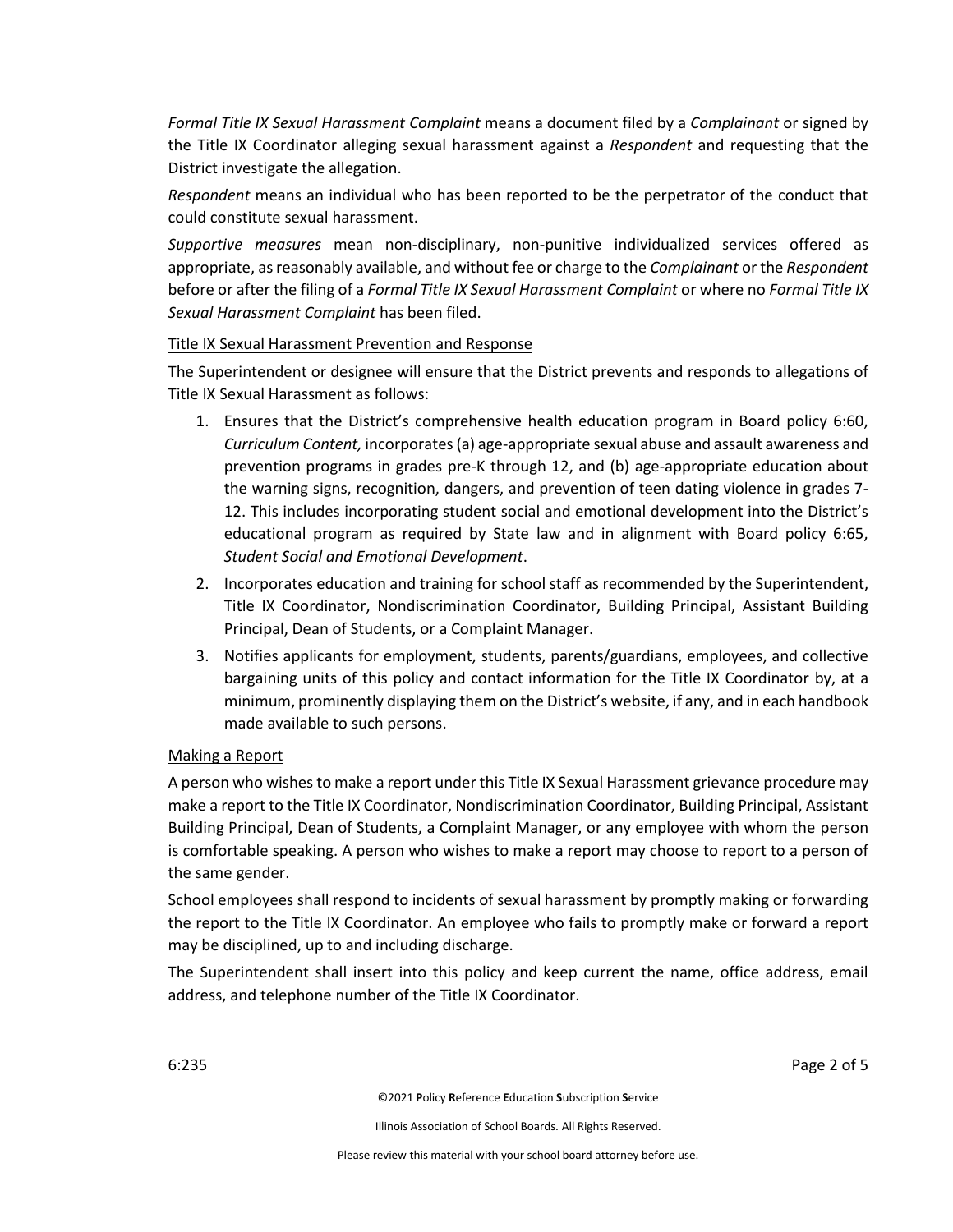#### **Title IX Coordinator:**

Dr. Kathleen Wilkey

Name 808 Adams St., Lockport, IL 60441 Address [kwilkey@d91.net](mailto:kwilkey@d91.net) Email 815-838-0737 Ext. 1107 **Telephone** 

#### Processing and Reviewing a Report or Complaint

Upon receipt of a report, the Title IX Coordinator and/or designee will promptly contact the *Complainant* to: (1) discuss the availability of supportive measures, (2) consider the *Complainant's* wishes with respect to *supportive measures*, (3) inform the *Complainant* of the availability of *supportive measures* with or without the filing of a *Formal Title IX Sexual Harassment Complaint*, and (4) explain to the *Complainant* the process for filing a *Formal Title IX Sexual Harassment Complaint*.

Further, the Title IX Coordinator will analyze the report to identify and determine whether there is another or an additional appropriate method(s) for processing and reviewing it. For any report received, the Title IX Coordinator shall review Board policies 2:260, *Uniform Grievance Procedure*; 5:20, *Workplace Harassment Prohibited*; 5:90, *Abused and Neglected Child Reporting*; 5:120, *Employee Ethics; Conduct; and Conflict of Interest*; 7:20, *Harassment of Students Prohibited*; 7:180, *Prevention of and Response to Bullying, Intimidation, and Harassment*; 7:185, *Teen Dating Violence Prohibited*; and 7:190, *Student Behavior*, to determine if the allegations in the report require further action.

Reports of alleged sexual harassment will be confidential to the greatest extent practicable, subject to the District's duty to investigate and maintain an educational program or activity that is productive, respectful, and free of sexual harassment.

## Formal Title IX Sexual Harassment Complaint Grievance Process

When a *Formal Title IX Sexual Harassment Complaint* is filed, the Title IX Coordinator will investigate it or appoint a qualified person to undertake the investigation.

The Superintendent or designee shall implement procedures to ensure that all *Formal Title IX Sexual Harassment Complaints* are processed and reviewed according to a Title IX grievance process that fully complies with 34 C.F.R. §106.45. The District's grievance process shall, at a minimum:

1. Treat *Complainants* and *Respondents* equitably by providing remedies to a *Complainant* where the *Respondent* is determined to be responsible for sexual harassment, and by following a grievance process that complies with 34 C.F.R. §106.45 before the imposition of any disciplinary sanctions or other actions against a *Respondent*.

6:235 Page 3 of 5

©2021 **P**olicy **R**eference **E**ducation **S**ubscription **S**ervice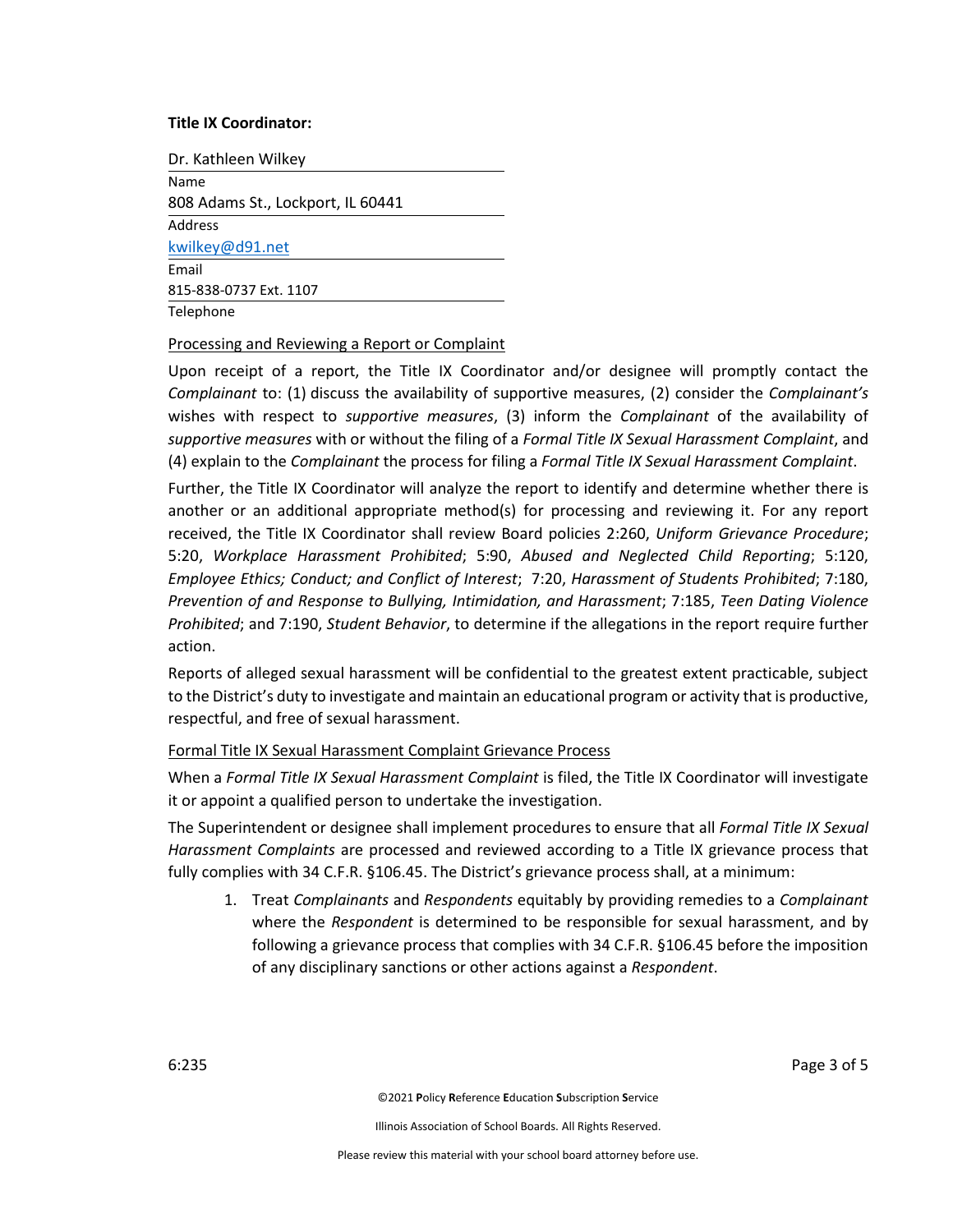- 2. Require an objective evaluation of all relevant evidence including both inculpatory and exculpatory evidence – and provide that credibility determinations may not be based on a person's status as a *Complainant*, *Respondent*, or witness.
- 3. Require that any individual designated by the District as a Title IX Coordinator, investigator, decision-maker, or any person designated by the District to facilitate an informal resolution process:
	- a. Not have a conflict of interest or bias for or against complainants or respondents generally or an individual *Complainant* or *Respondent*.
	- b. Receive training on the definition of sexual harassment, the scope of the District's *education program or activity*, how to conduct an investigation and grievance process (including hearings, appeals, and informal resolution processes, as applicable), and how to serve impartially.
- 4. Require that any individual designated by the District as an investigator receiving training on issues of relevance to create an investigative report that fairly summarizes relevant evidence.
- 5. Require that any individual designated by the District as a decision-maker receive training on issues of relevance of questions and evidence, including when questions and evidence about the *Complainant's* sexual predisposition or prior sexual behavior are not relevant.
- 6. Include a presumption that the *Respondent* is not responsible for the alleged conduct until a determination regarding responsibility is made at the conclusion of the grievance process.
- 7. Include reasonably prompt timeframes for conclusion of the grievance process.
- 8. Describe the range of possible disciplinary sanctions and remedies the District may implement following any determination of responsibility.
- 9. Base all decisions upon the *preponderance of evidence* standard.
- 10. Include the procedures and permissible bases for the *Complainant* and *Respondent* to appeal.
- 11. Describe the range of *supportive measures* available to *Complainants* and *Respondents*.
- 12. Not require, allow, rely upon, or otherwise use questions or evidence that constitute, or seek disclosure of, information protected under a legally recognized privilege, unless the person holding such privilege has waived the privilege.

## Enforcement

Any District employee who is determined, at the conclusion of the grievance process, to have engaged in sexual harassment will be subject to disciplinary action up to and including discharge. Any third party who is determined, at the conclusion of the grievance process, to have engaged in sexual harassment will be addressed in accordance with the authority of the Board in the context of the

6:235 Page 4 of 5

©2021 **P**olicy **R**eference **E**ducation **S**ubscription **S**ervice